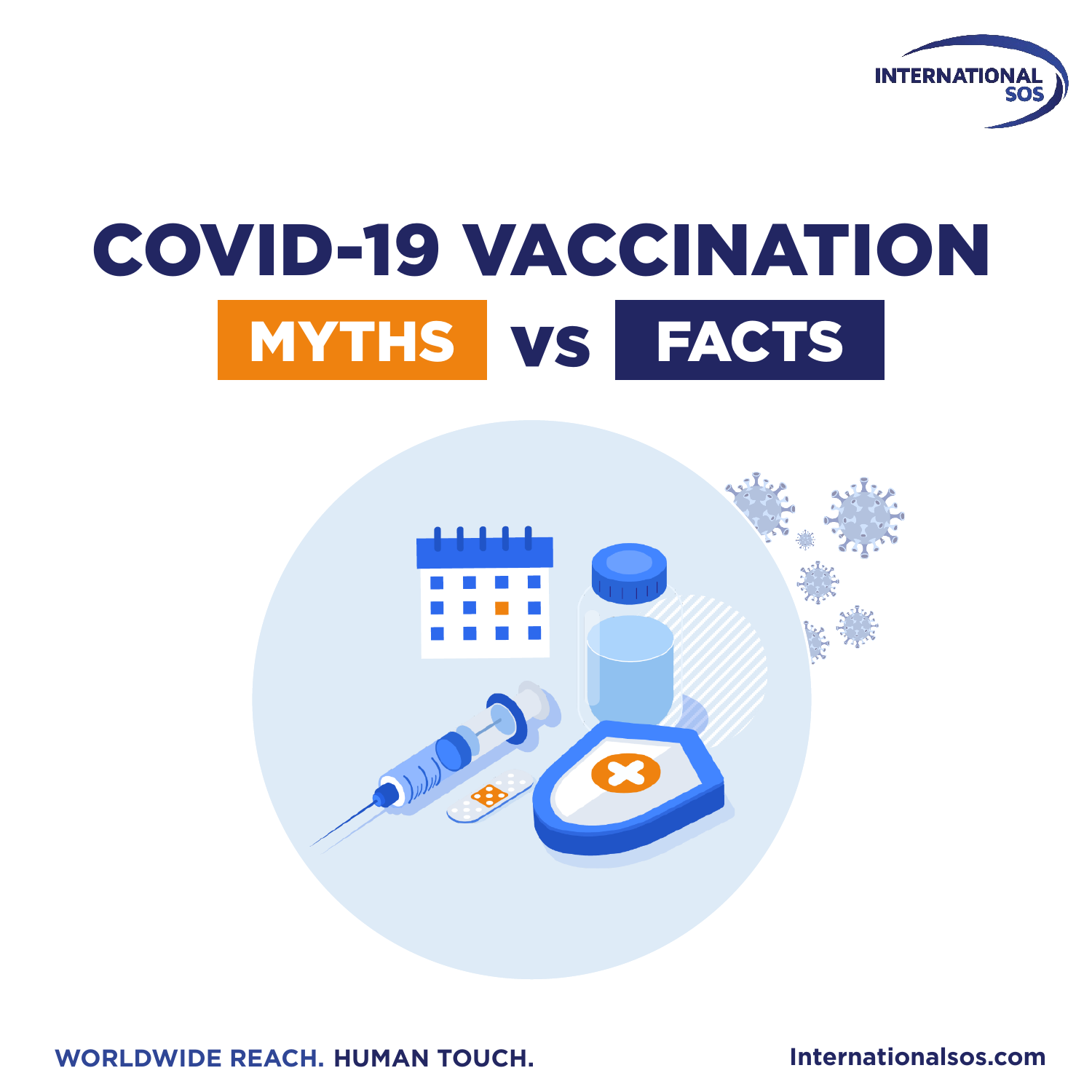

COVID-19 vaccines are not safe because they were developed so quickly.

#### **FACT**

**The COVID-19 vaccines with published Phase 3 trial results are safe** and have been approved or are in the process of being approved by regulatory authorities in many countries. Millions have now been vaccinated. Reports of serious side effects related to the vaccine alone have been very rare and no long-term complications have been reported so far.

The worldwide impact of this pandemic has caused the pharmaceutical industry to invest heavily in researching and producing COVID-19 vaccines.

Several phases were conducted in parallel, thus shortening the overall development timeline. **No shortcut was taken;**  every vaccine candidate had to go through the **strict process of clinical trials and safety reviews** by respective global and/or sovereign national regulatory authorities.

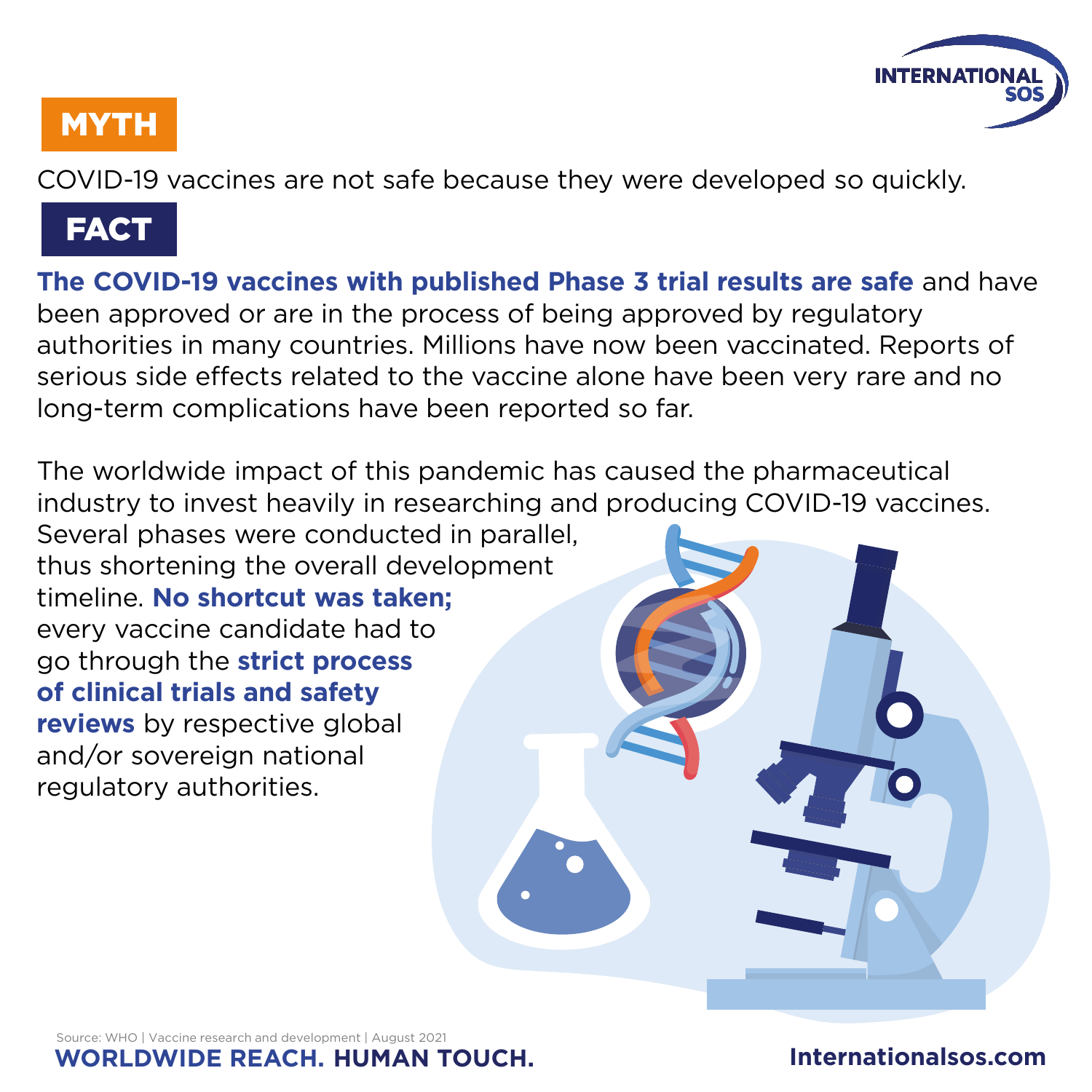

You can get COVID-19 from the vaccines.

# **FACT**

For viral diseases to set in, live virus needs to be able to make enough copies of itself in the body. **None of the currently authorised COVID-19 vaccines contains live replicating virus\*,** and therefore you cannot get COVID-19 through being vaccinated.

You might experience mild flu-like symptoms after the injection such as fatigue, body aches and fever. It is a normal reaction of your immune system to the vaccine and generally will stop after two or four days.



 $\sqrt{2}$  vaccines by relevant regulators / commercialised as of December 2021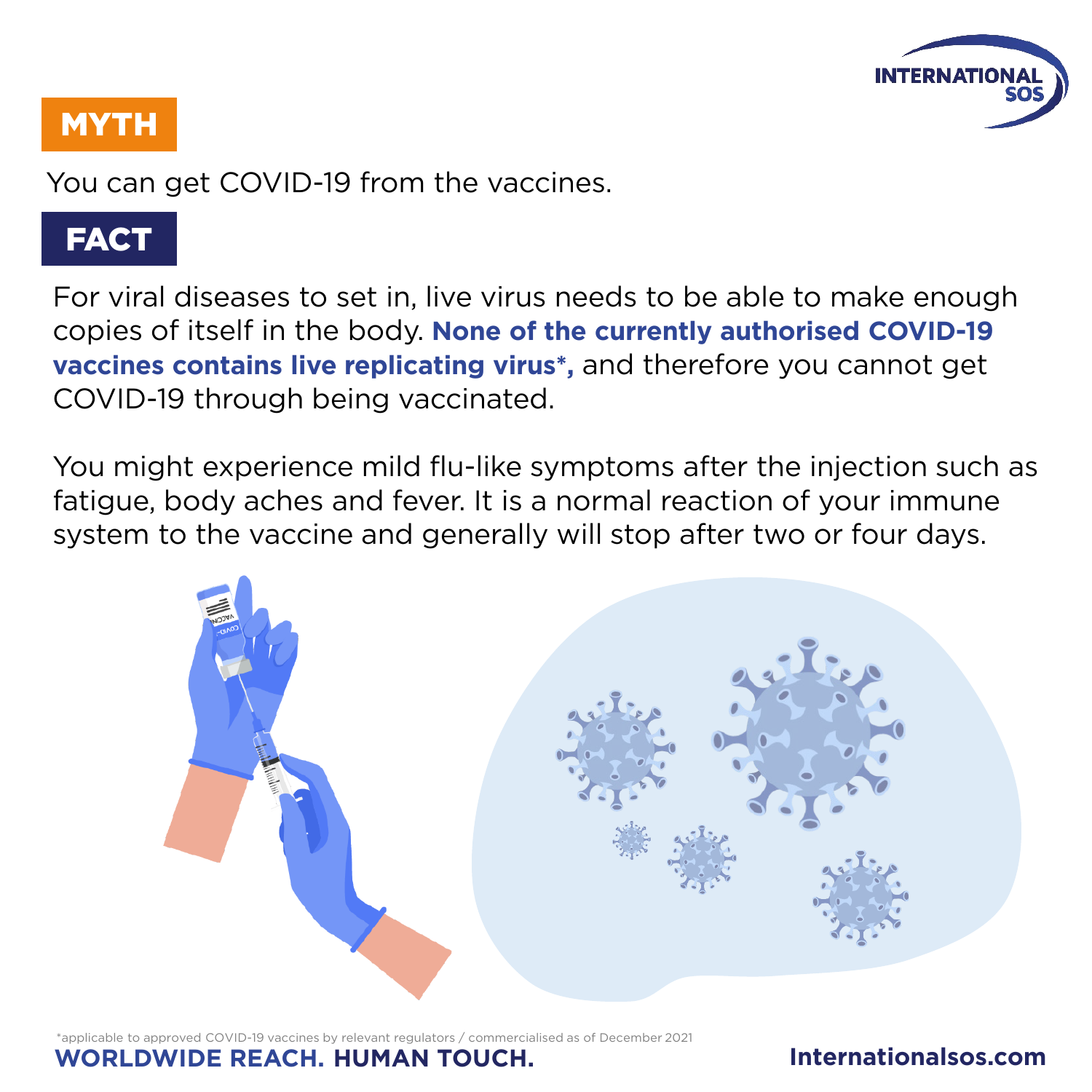

COVID-19 & Pearline

#### **MYTH**

I have already had COVID-19 so I don't need to be vaccinated.

#### FACT

Most authorities advise even people who have had COVID-19 infection to be vaccinated, although you may be advised to wait for at least 90 days after your infection. **Speak to your doctor for an individual recommendation.**

**WORLDWIDE REACH. HUMAN TOUCH. Internationalsos.com**

Data indicates that most people have strong protection against serious disease and death for at least 6 months. For some approved vaccines, it has been shown the immunity is more powerful than through natural infection. Having a shot after a naturally-acquired infection has been shown to boost the antibody response as much as 1,000 fold. Further, the boosted immune system from a vaccine ensures longer lasting protection.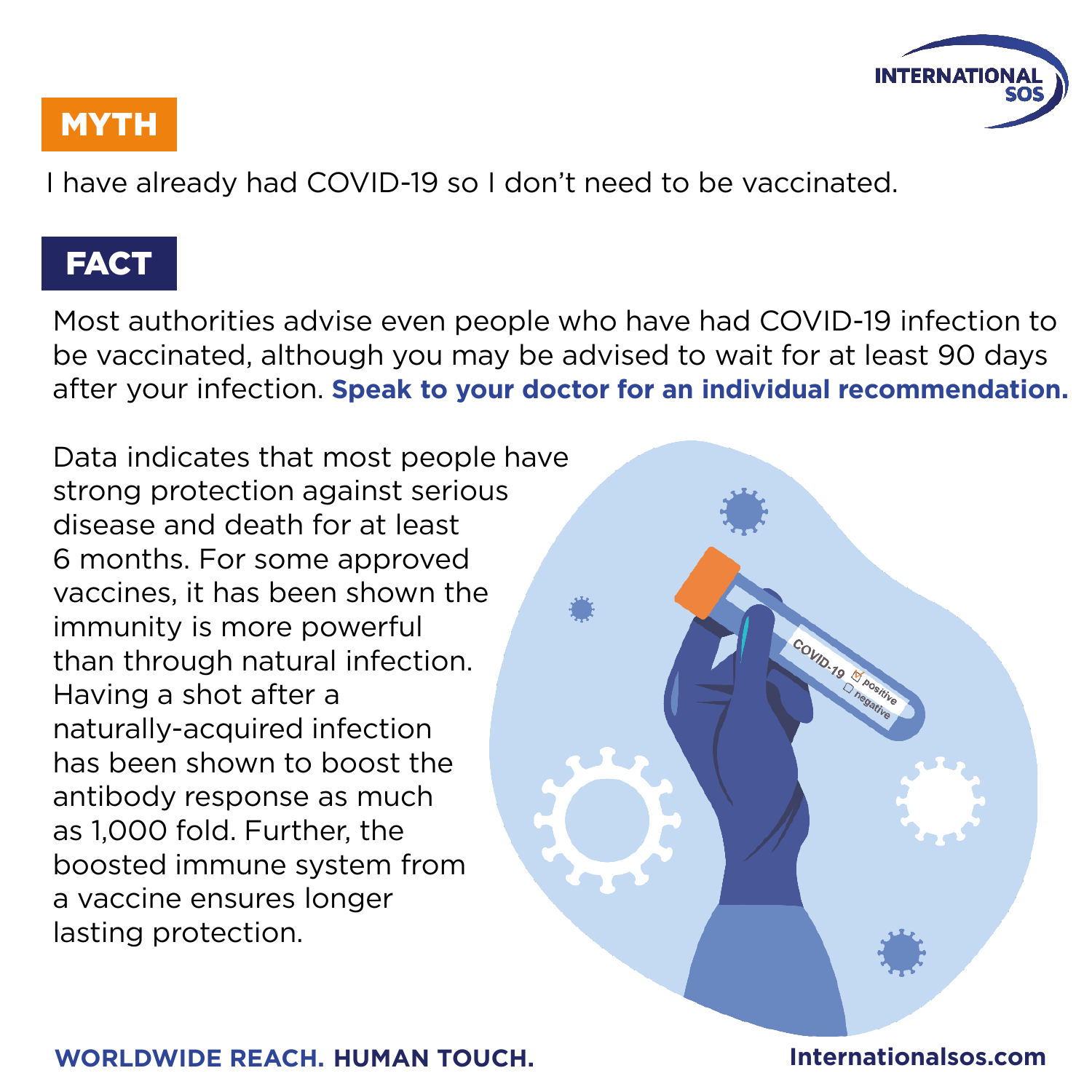

The fatality rate of COVID-19 is so low, so I do not need to be vaccinated.

#### **FACT**

**Vaccination is important even though most people infected with COVID-19 do not die.** Vaccination **protects yourself, your family, colleagues and your community.** They reduce your risk of severe infection and hospitalisation.

COVID-19 is more severe than flu both in terms of the death rate and with respect to long-lasting health effects ("long-COVID-19"). People who are vaccinated are also probably less likely to transmit the disease. When the majority of the population are vaccinated it will protect the community, including the vulnerable and those who cannot be vaccinated.

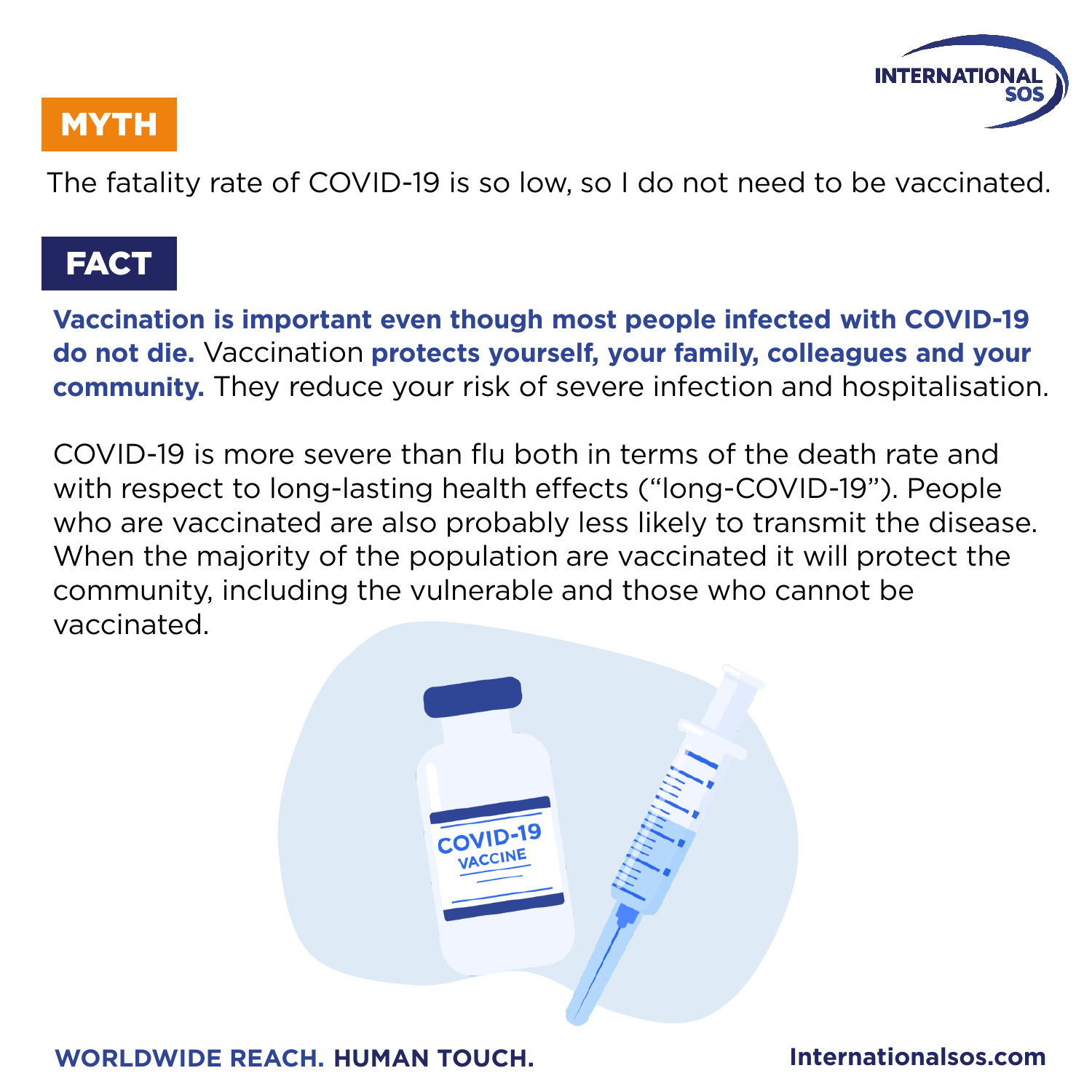

There is no need for mask wearing and social distancing after receiving COVID-19 vaccination.

# **FACT**

While vaccines are effective, they do not stop every case of COVID-19 infection and transmission.

Therefore, everyone must remain cautious and for now **continue to wear masks, practice social distancing and observe enhanced hygiene routines.**

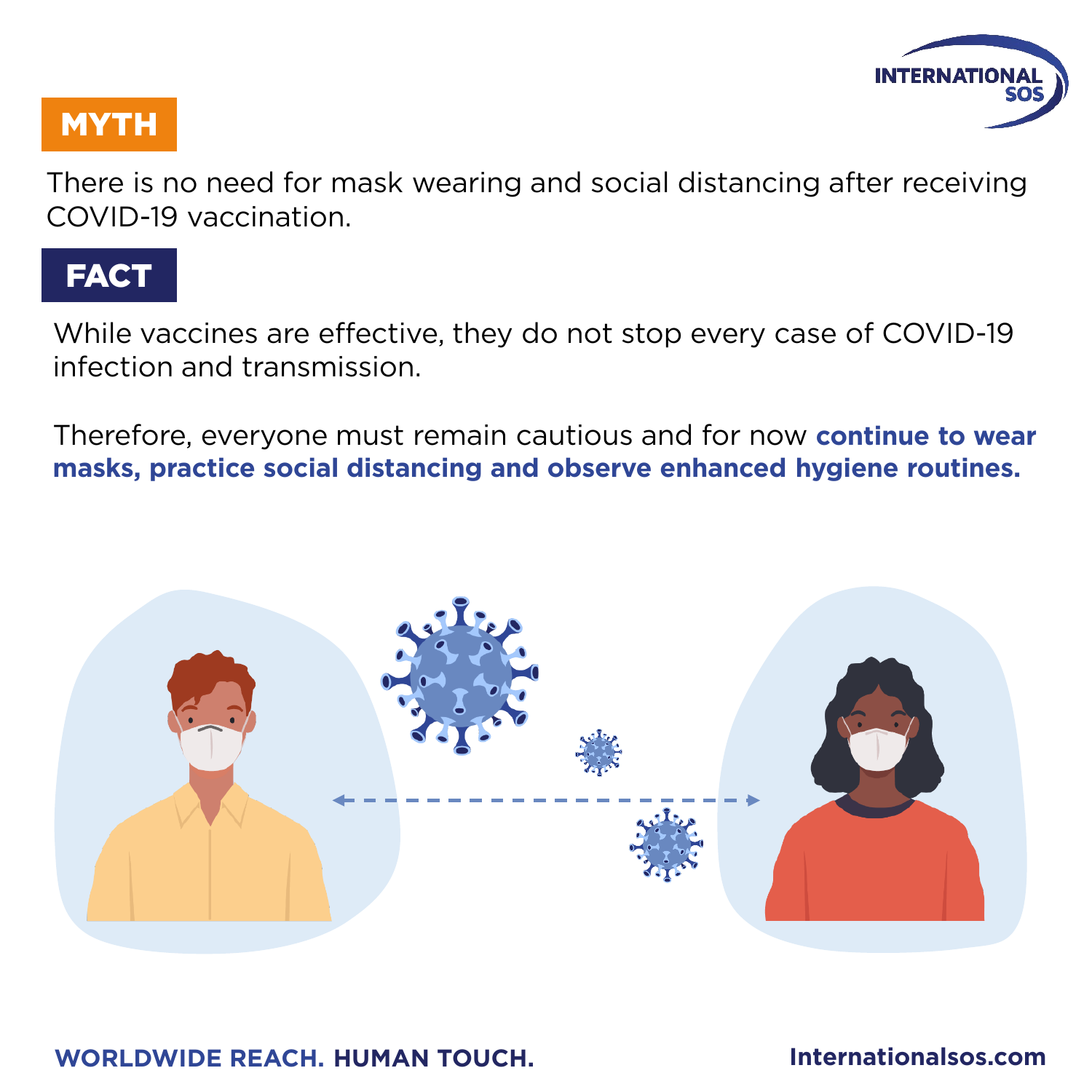

The vaccine will alter my DNA.

### FACT

Upon injection, mRNA vaccines will instruct the cells in the host body to produce the viral protein that triggers an immune response against COVID-19 virus in the body.

**mRNA does not insert itself into the host body's DNA, thus it does not alter your gene DNA** (it cannot be transmitted to the next generation). The mRNA vaccine will naturally degrade and be eliminated after being used in the host body within 48 – 72 hours.

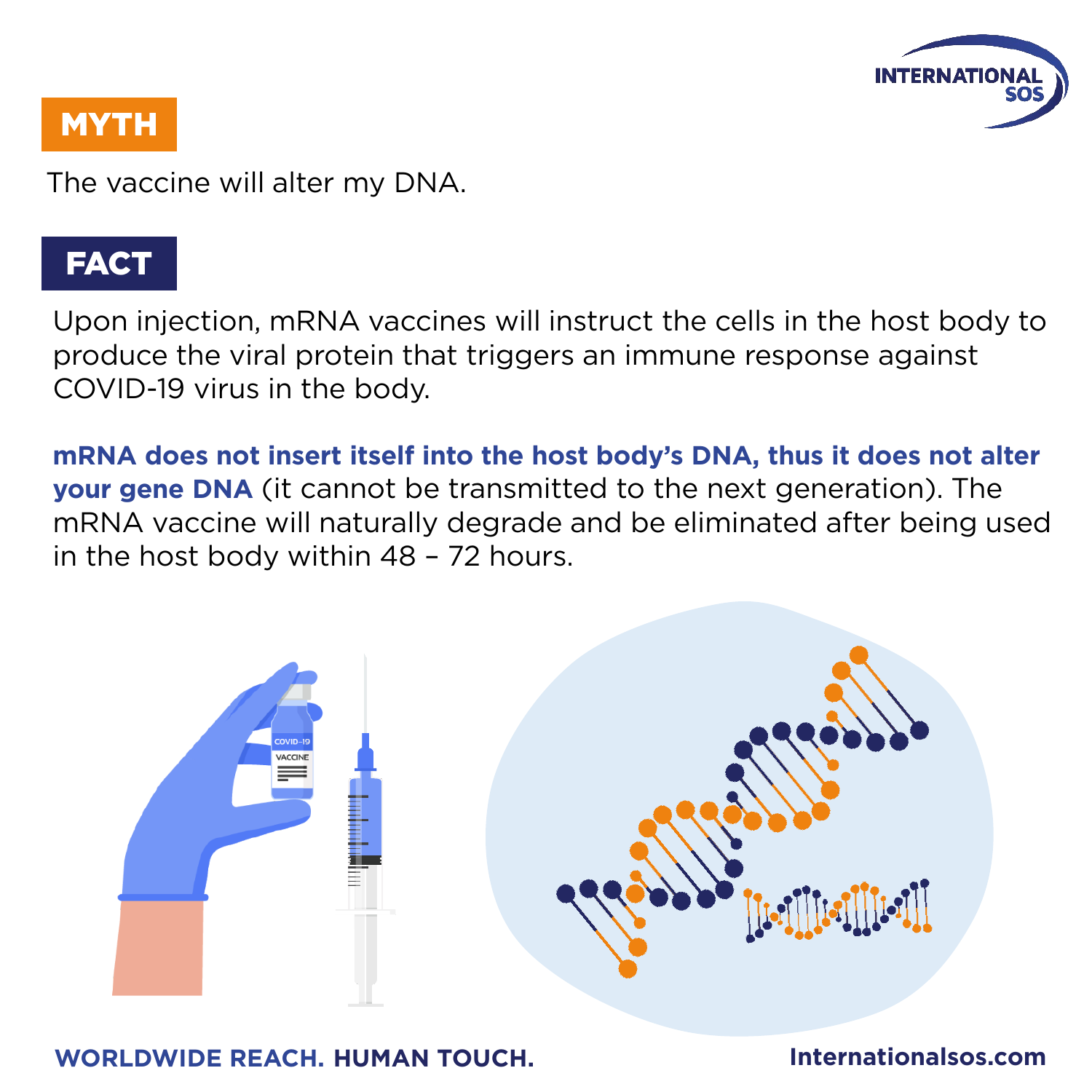

People with underlying conditions should not be vaccinated.

# **FACT**

Most people with an underlying health condition can still be vaccinated. They can also receive the booster dose when it becomes available to them. There are a few people who are not recommended to receive the vaccine.

**Follow the local health authorities' guidelines** in determining your medical eligibility and **speak to your doctor** for an individual recommendation.

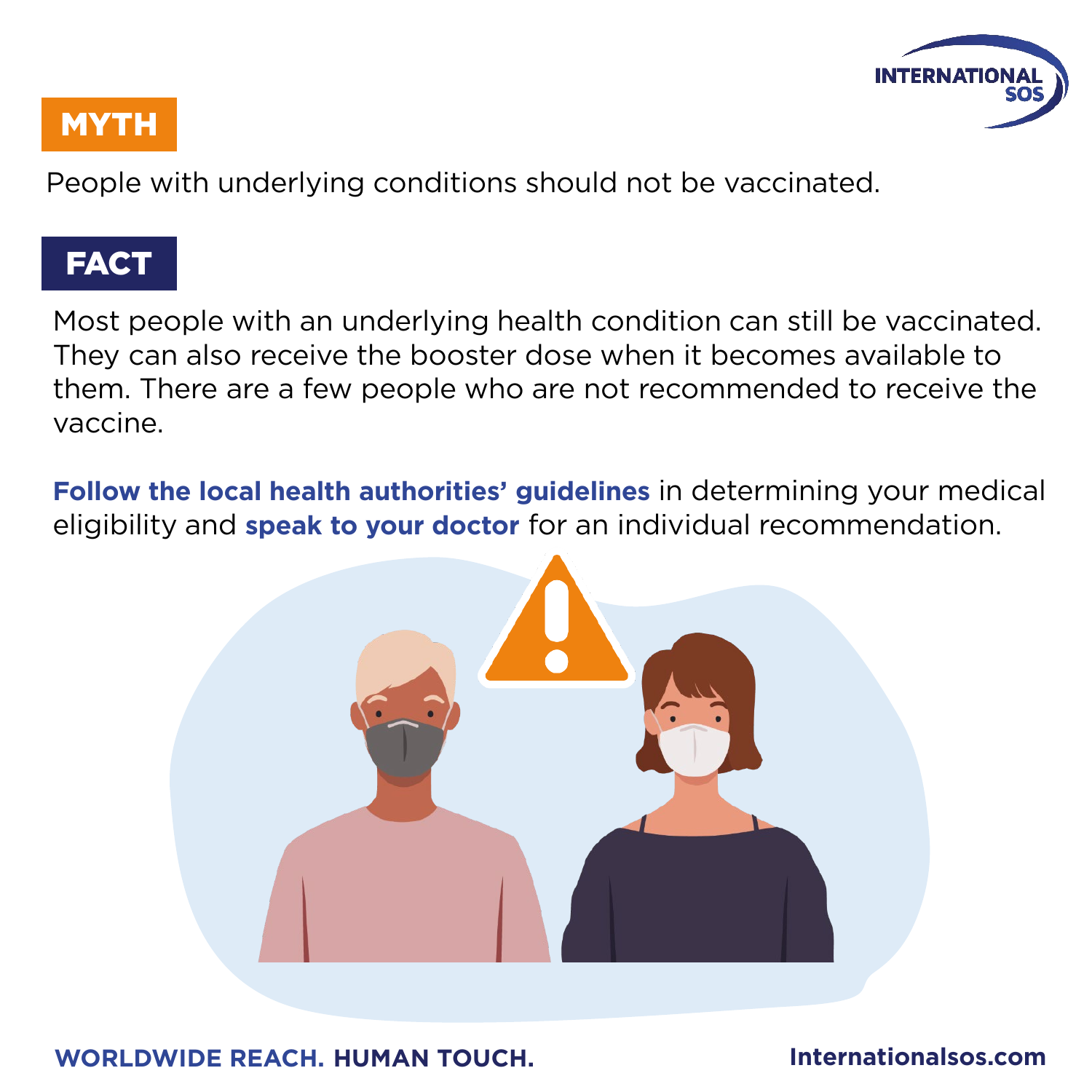

COVID-19 vaccines are not effective against the new variants.

# FACT

Experts are watching this very carefully. It is important to remember that being up to date on vaccines, including booster will provide stronger protection against COVID-19 variants. Manufacturers are working on new booster shots against some variants. If a change in vaccine needs to be made, the vaccines can be quickly adjusted for new strains, in a similar way that flu vaccines are adjusted each year.

It is important to **be immunised as soon as possible when the vaccine is offered to you,** and continue to practice preventive measures to break the chain of infection.



Source:

Reuters | Drug makers expect tests to confirm vaccines effective against new coronavirus variant | December 2020 Bloomberg | Vaccine Makers Preparing for Mutant Coronavirus Strains | December 2020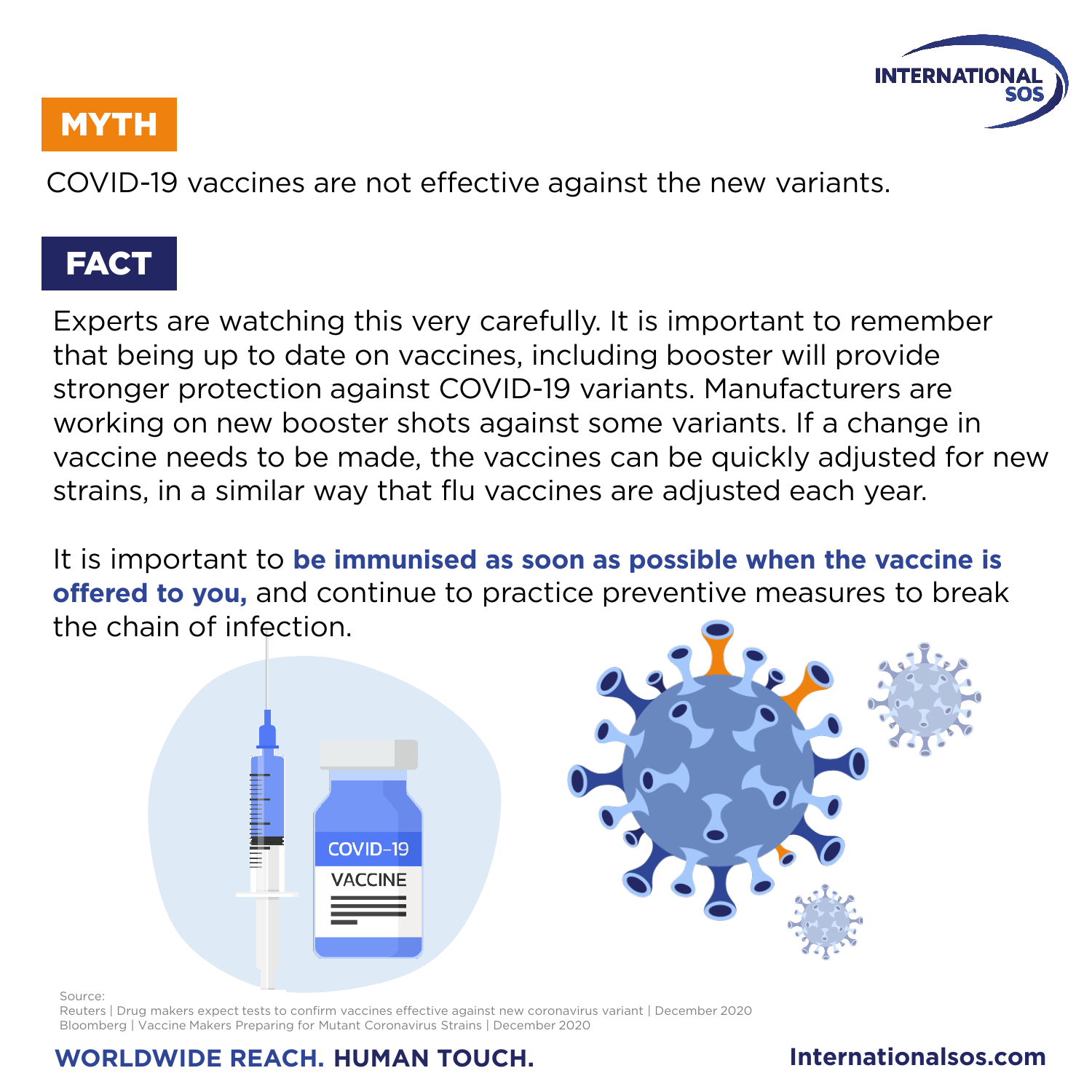

Severe side effects of the COVID-19 vaccines are common.

#### FACT

Minor expected side effects, such as a sore arm at the injection site and a mild fever, are common. Reports of serious side effects are very rare.

Discomfort usually subsides after two to four days. Side effects may be more pronounced after the 2nd vaccine or booster dose. These signify that the body is building immunity. If side effects do not reduce in a few days, contact your doctor.

Some people may not have any side effects. This does not mean that the vaccination will not provide protection in these people.

Serious and long-lasting side effects are extremely rare.



Source: CDC | Possible side effects after getting a COVID-19 vaccine | January 2022

#### **WORLDWIDE REACH. HUMAN TOUCH. Internationalsos.com**

#### **COMMON SIDE EFFECTS**

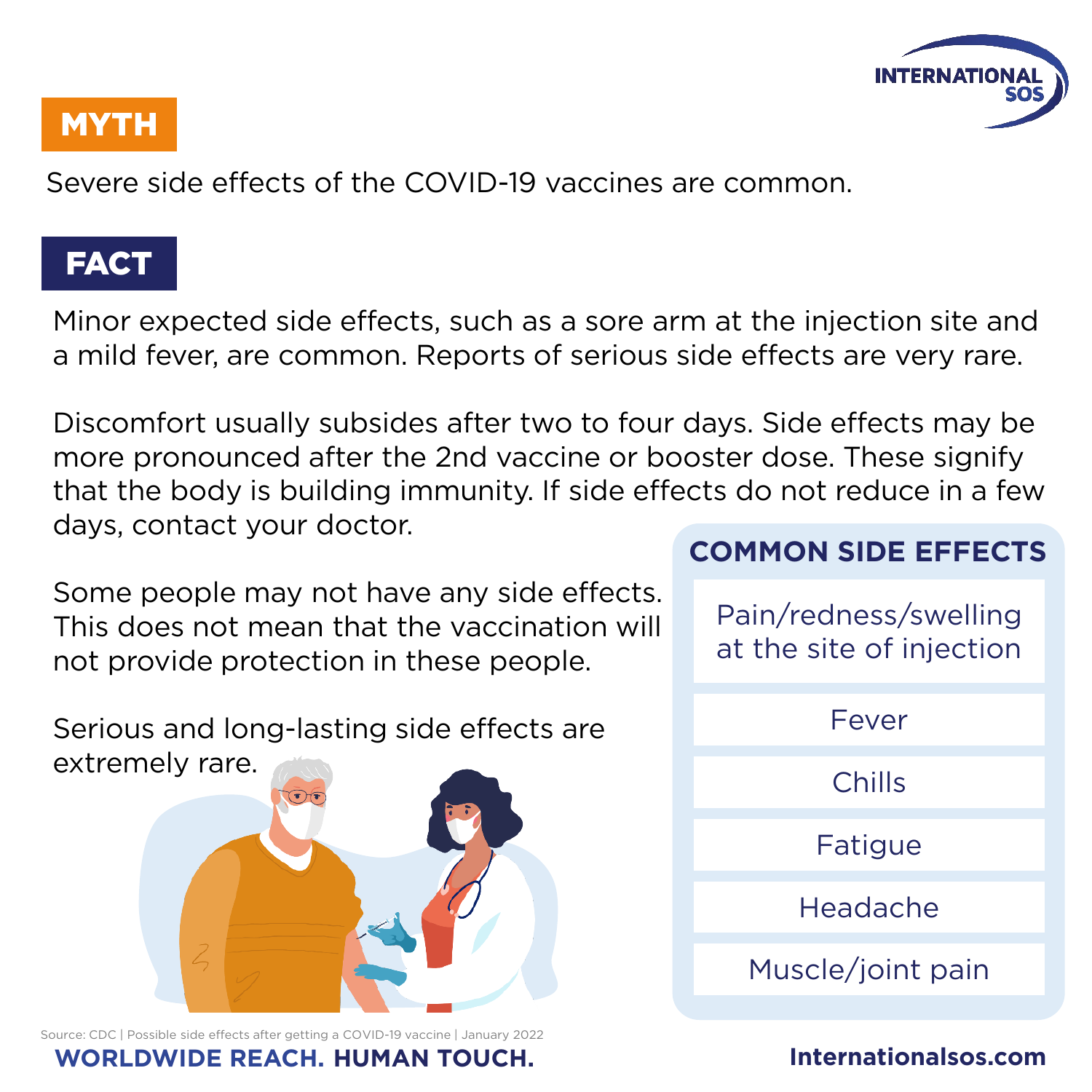

I am vaccinated, so I cannot get COVID-19.

#### **FACT**

It takes several weeks after complete vaccination for a vaccine to provide maximum protection. You can get COVID-19 infection during this time.

Even though COVID-19 vaccines are highly effective against serious disease, hospitalisation and death, no vaccine provides 100% protection. Some vaccinated people may still get infected; this is called 'breakthrough infection' and was seen with the Delta variant.

Continue COVID-19 appropriate behaviours even after you are fully vaccinated.